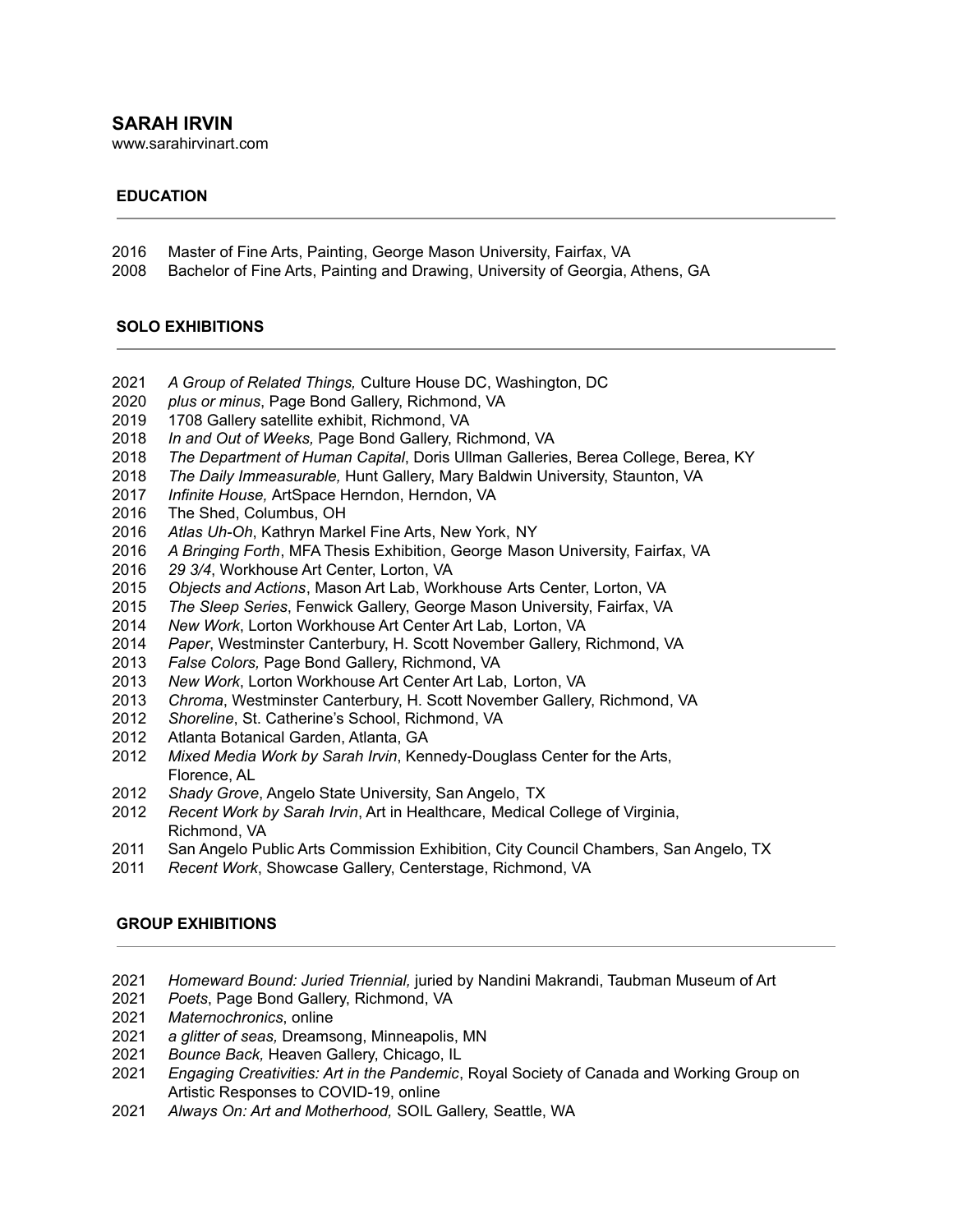- *PHOTOFAIRS PRESENTS: Cyanotype*, Photofairs Shanghai, online
- *Home-works: Spilt Milk Members Show*, Spilt Milk Gallery, Edinburgh, Scotland, online
- *Painting at Night,* juried by Alison Reimus, Fort Houston, Nashville, TN
- *Zwang*, curated by Kylie Manning, CG Boerner, New York, NY
- *Uncommon Goods,* curated by Megan Maher, Willow Street Gallery, Washington, DC
- *re:birth*, Spilt Milk Gallery, St. Margaret's House, Edinburgh, Scotland
- *Extended Self:Transformations and Connections,* Hyde Park Art Center, Chicago, IL
- *The End & The Beginning,* Massey Klein Gallery*,* New York, NY (two-person exhibit)
- *oh motHER*, Spilt Milk Gallery, Custom House Leith, Edinburgh, Scotland
- 2018. *The Art of Surrender*, Spilt Milk Gallery, Stills Centre for Photography, Edinburgh, Scotland
- *Labors: A Group Show Exploring the Complexities of Motherhood,* Pearl Conard Art Gallery, The Ohio State University Mansfield, Mansfield, OH
- *Echoes: A Group Show,* Kathryn Markel Fine Arts, New York, NY
- *Following the Thread: A Group Show Exploring Textiles*, Kathryn Markel Fine Arts, New York, NY
- *Sunscreen*, Page Bond Gallery, Richmond, VA
- *Continuum,* Old Dominion University, Norfolk, VA
- *Gender Generation*, Royal College of Art, London, England
- *Trawick Prize Finalist Exhibit*, Bethesda Urban Partnership Gallery B, Bethesda, MD
- *Pathways,* Hemphill Fine Arts Carroll Square Gallery, Washington, DC
- *Verbal/Visual,* Fenwick Gallery, George Mason University, Fairfax, VA
- *The Only Rule Is Work*, curated by Francis Thompson, Mason Hall, George Mason University, Fairfax, VA
- *College Art Association Annual Regional Exhibition RBTL*, juried by Karyn Miller and Curlee Raven Holton, Katzen Art Center, American University, Washington, DC
- *6th National Collegiate Handmade Paper Art Triennial*, Morgan Conservatory, Cleveland, OH
- *Procreate Project Photozine Exhibit*, Women's Art Library, Goldsmiths University of London, London, England
- *6th National Collegiate Handmade Paper Art Triennial*, Corcoran, Washington, DC
- Two Person Exhibit, 12Twelve, curated by CulturalDC, Washington, DC
- *LineWorks: Drawing Redefined*, Greater Reston Arts Center, Reston, VA
- *Call & Response*, Fenwick Library Gallery, George Mason University, Fairfax, VA
- *Artifex: George Mason University Graduate Student Exhibit*, Capital One Corporate Art Program, Richmond, VA
- *2nd Annual MFA Exhibit,* George Mason University, Fairfax, VA
- *Dialogue in Color,* The Drawing Room Gallery, Cos Cob, CT
- *Past Present*, Northern Virginia Community College, Woodbridge, VA
- *Abstraction and Reality*, Fredericksburg Center for the Creative Arts, Fredericksburg, VA, juried by Margaret Hancock, Second Place Award
- *Ladies First*, Walton Gallery, Petersburg, VA
- *Art House on City Square*, Stryker Building, Williamsburg, VA
- *Shade*, Page Bond Gallery, Richmond, VA
- *New Waves*, Virginia Museum of Contemporary Art, Virginia Beach, VA
- *50 Small Works*, Peninsula Fine Arts Center, Hampton, VA
- *Keepsake*, Linda Matney Gallery, Williamsburg, VA
- *Haze*, Page Bond Gallery, Richmond, VA
- *Arts Alive Festival Gallery Show*, Kennedy-Douglass Center for the Arts, Florence, AL
- *Salon des Femmes*, Capital One, Richmond, VA
- *The Goods: Selections from the Artist's Studio*, Spruill Gallery, Atlanta, GA
- *Illuminate,* Page Bond Gallery, Richmond, VA
- Featured Artist, *Opportunity Green Business Conference,* Los Angeles, CA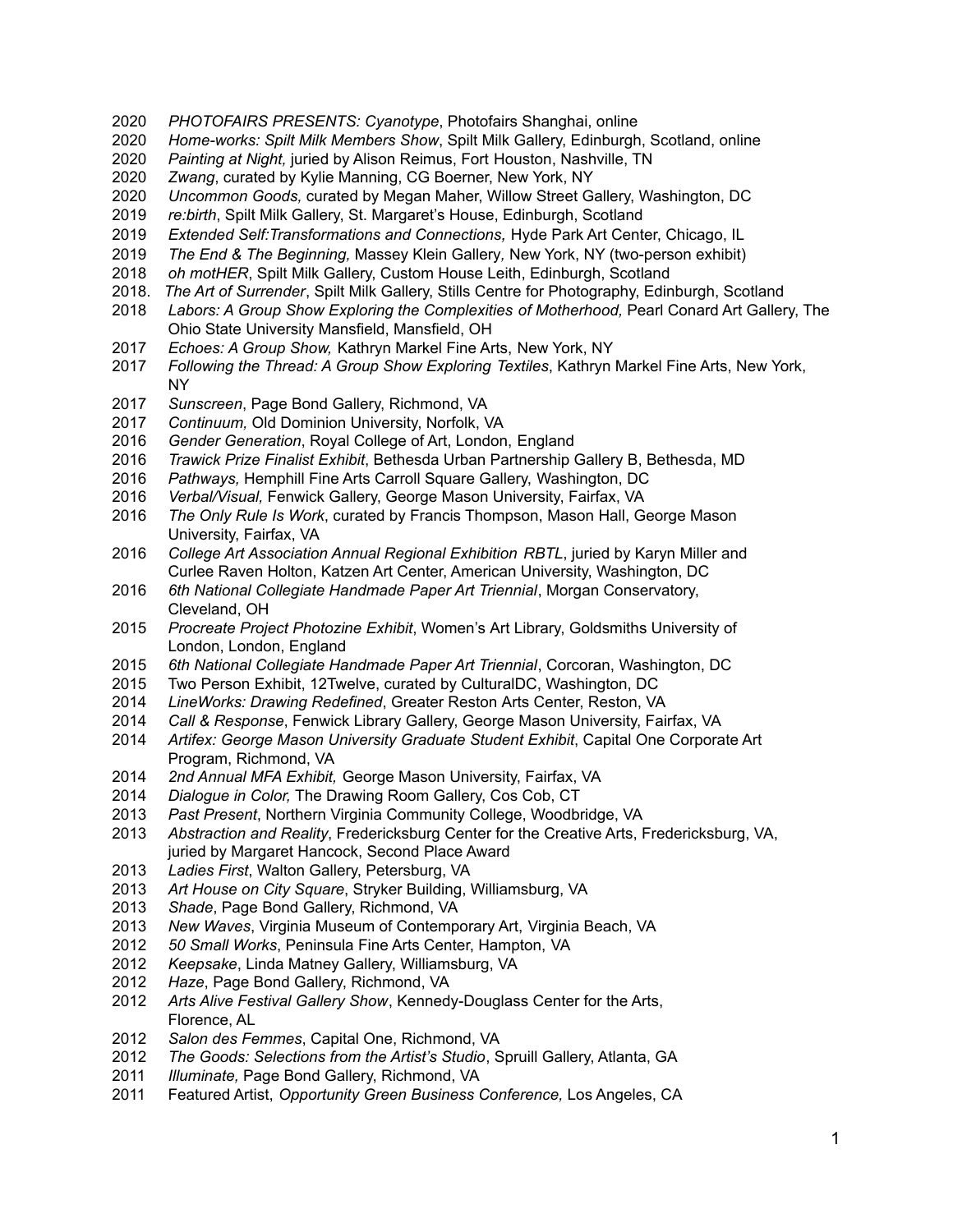- 2011 *True Love*, The Happening Gallery, Marina Del Rey, CA
- 2011 *[WORK]*, Faculty and Staff Exhibit, True F. Luck Gallery, Visual Arts Center of Richmond, Richmond, VA
- 2011 *Spectrum*, Page Bond Gallery, Richmond, VA
- 2011 Capital One Women's History Month Exhibit, Capital One, Richmond, VA
- 2011 *Effloresce,* Petersburg Area Art League Two Person Exhibit, Petersburg, VA
- 2010 *Broadband 10+11*, Page Bond Gallery, Richmond, VA
- 2010 *Artspace National Juried Printmaking and Photography Exhibition*, juried by Richard Waller, Artspace, Richmond, VA
- 2010 *Ponder This*, Water Education Center, San Angelo, TX
- 2010 *All This I Am*, Jacksonville Art Center, juried by Sally Bowring, Jacksonville, VA
- 2010 *Summer Solstice*, Page Bond Gallery, Richmond, VA
- 2009 *Lyndon House Arts Center 34th Annual Juried Competition*, juried by Karen Shaw, Athens, GA
- 2009 *Smash It and Grab It*, VCU Summer Studio Program Group Exhibit, Richmond, VA
- 2009 *Locker 50b Summer Studio Program Group Exhibit*, Richmond, VA
- 2009 *Small Works, Small World, Chico Arts Center*, Chico, CA
- 2006 *Lyndon House Arts Center 31st Annual Juried Competition*, juried by William Fagaly, Athens, GA
- 2006 *Costa Rica, Ecuador and Galapagos Island Study Abroad Latin America Program Exhibition,* Athens, GA

## **ART FAIRS**

- 2021 Art on Paper New York, Kathryn Markel Fine Arts, New York, NY
- 2020 Art on Paper New York, Kathryn Markel Fine Arts, New York, NY
- 2019 Art on Paper New York, Kathryn Markel Fine Arts, New York, NY
- 2019 Artrooms, London, England
- 2018 Art on Paper New York, Kathryn Markel Fine Arts, New York, NY
- 2017 Market Art + Design, Bridgehampton, NY
- 2016 Art on Paper New York, Kathryn Markel Fine Arts, New York, NY
- 2015 Art on Paper Miami, Kathryn Markel Fine Arts, Miami, FL
- 2013 Select Art Fair, Page Bond Gallery, Miami, FL

# **COLLECTIONS**

Allan Myers, Chesapeake, VA

Capital One, Plano, TX; McClean, VA; Richmond, VA

Center for Gifted Studies, Western Kentucky University, Bowling Green, KY

Dominion Energy, Richmond, VA

Federal Reserve Bank, Richmond, VA

Four Seasons Hotel, San Francisco, CA

Jones Day, New York, NY

New York Presbyterian Hospital, New York, NY

Old Dominion Electric Cooperative, Richmond, VA

Pfizer Collection, New York, NY

Quirk Hotel, Richmond, VA

Roanoke College, Roanoke, VA

Royal Caribbean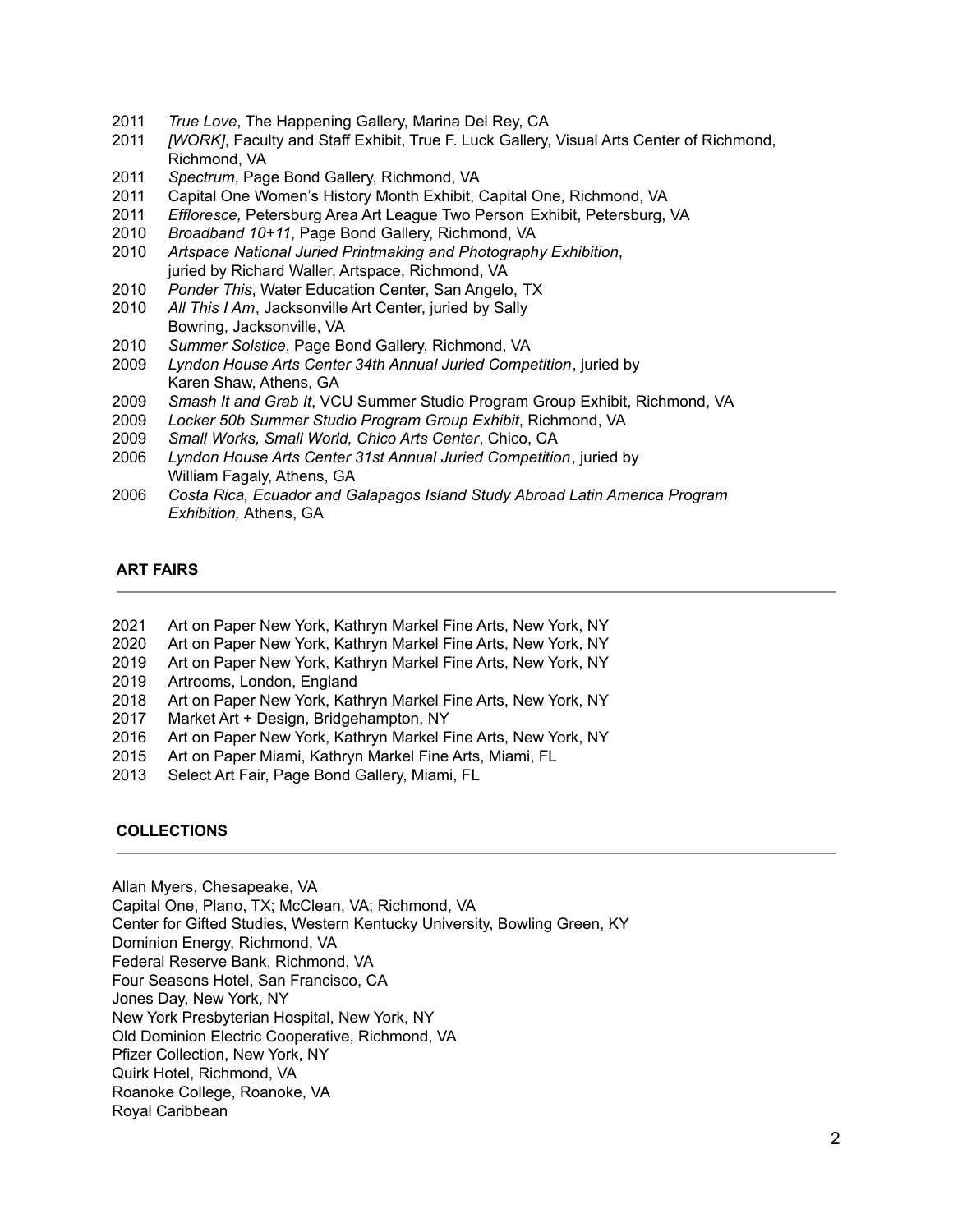Try-Me Urban Restoration Project, Pamela and Bill Royall, Richmond, VA University of Richmond, Richmond, VA Virginia Museum of Fine Arts, Richmond, VA Multiple private collections

## **ACTIVITIES, RESIDENCIES, AND AWARDS**

| 2019      | Juror, So to Speak art contest                                                          |
|-----------|-----------------------------------------------------------------------------------------|
| 2018      | Peer Reviewer, "Maternal Structures in Art: Intergenerational Discussions on Motherhood |
|           | and Creative Work," Routledge, February 2019                                            |
| 2016-2017 | Open Book Project Coordinator, George Mason University, Fairfax, VA                     |
| 2016      | <b>Trawick Prize Second Place</b>                                                       |
| 2016      | Peer Reviewer, Studies in the Maternal                                                  |
| 2016      | Associate Artist, Digital Institute for Early Parenthood                                |
| 2016-2017 | Artist Residency in Motherhood                                                          |
| 2016      | Founder, Artist Parent Index                                                            |
| 2014      | Founder, (Pro)Create Anthology                                                          |
| 2014-2016 | Vice-President (2014-15) and President (2015-16), Artifex, Graduate Student             |
|           | Organization, George Mason University, Fairfax, VA                                      |
| 2014      | Fellow, CulturalDC Flashpoint Gallery, Washington, DC                                   |
| 2011-2013 | Canvas Board Member, Virginia Museum of Fine Arts, Richmond, VA                         |
| 2011-2012 | Monster Drawing Rally Participant, 1708 Gallery, Richmond, VA                           |
| 2009      | Summer Studio Program, Virginia Commonwealth University, Richmond, VA                   |
| 2006      | Study Abroad: Art and Culture, Ecuador and the Galapagos Islands                        |
| 2006      | Mural Painting, La Mitad Del Mundo (Middle of the World), Quito, Ecuador                |
| 2005-2006 | Lamar Dodd School of Art Scholarship for Painting and                                   |
|           | Drawing, University of Georgia, Athens, GA                                              |

### **LECTURES AND TALKS**

- 2022 "The Artist Parent Index" Art Libraries Society of North America Conference, Chicago, IL
- 2021 "The Artist Parent Index: Toward Non-Binary Structures in the Digital Archive" College Art Association Conference, Online
- 2020 Painting at Night Panel Talk, Artist/Mother Podcast, Online
- 2020 Visiting Artist Talk, University of Virginia, Charlottesville, VA
- 2019 "Art and Parenting: Engagement with the Familial and Domestic" Panel discussion, *SECAC* Conference, Chattanooga, TN
- 2019 "Should we hold on to the 'Mother'? Challenging binary definitions of family, gender, and sexual orientation" Panel discussion, *Oxytocin*, Procreate Project, King's College Guy's Campus, London, England
- 2018 Keynote Address, *Museum of Motherhood Conference*, University of South Florida, St. Petersburg, FL
- 2018 Visiting Artist Talk, Mary Baldwin University, Staunton, VA
- 2017 Visiting Artist Talk, Professional Practices, Tyler School of Art, Temple University, Philadelphia, PA
- 2017 Visiting Artist Lecture, Indiana University Southeast, New Albany, IN
- 2017 "Continuum" Panel Discussion, Old Dominion University, Norfolk, VA
- 2016 "Home Studio; Blending Artistic Practice and Motherhood," *MIRCI Gala Conference*, Toronto, ON, Canada
- 2016 "Imaging Care," *Gender Generation Conference*, Royal College of Art, London, England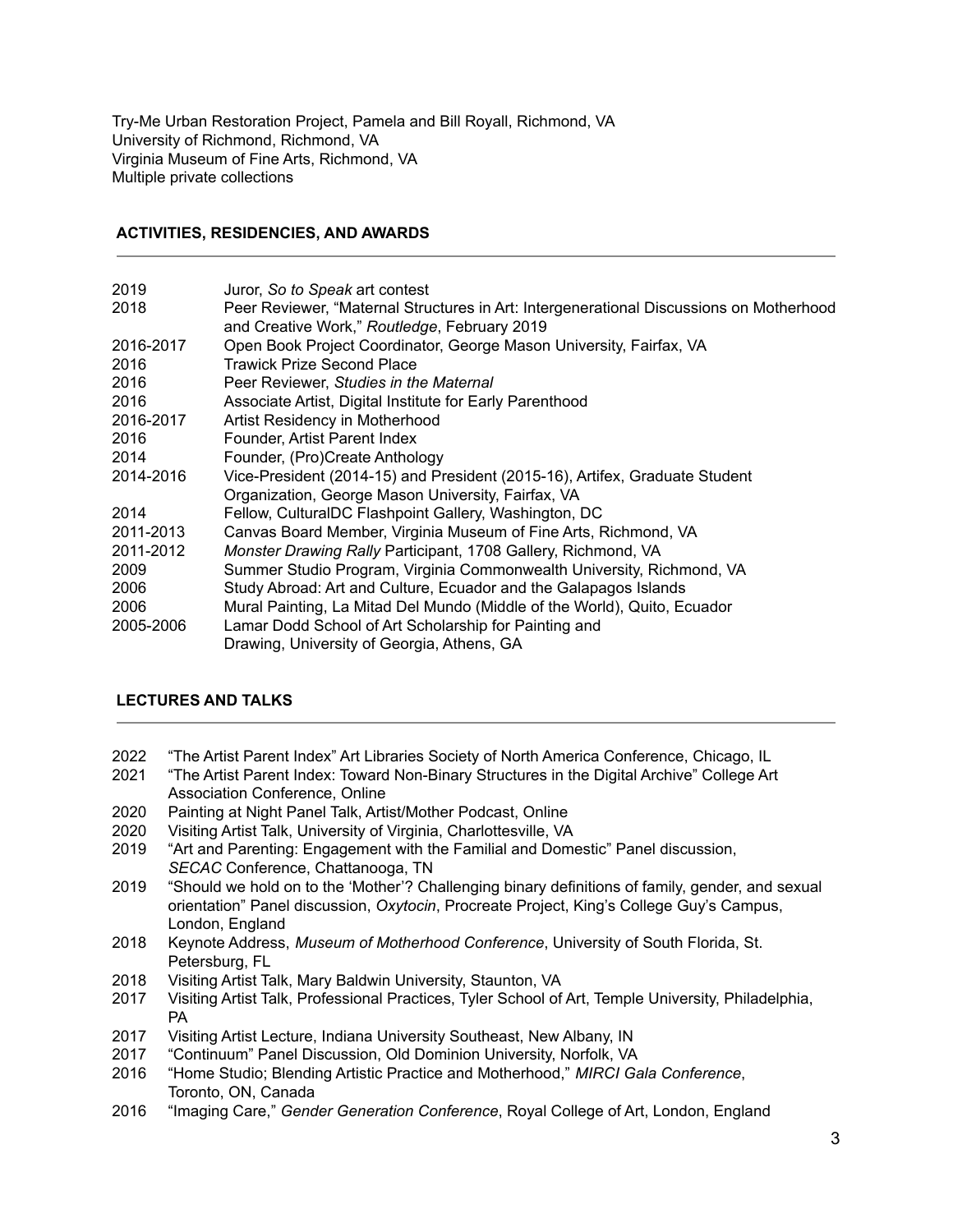- 2016 "Curatorial Systems Observatory Workshop," Ohio State University, Columbus, OH
- 2016 "Mother Making: Artistic Practice and the Formation of A Mother," *M.O.M. Conference*, Manhattan College, New York, NY
- 2016 "Loading Content," *Visual Voices* Lecture, George Mason University, Fairfax, VA
- 2014 "Here and Now," *Visual Voices* Lecture, George Mason University, Fairfax, VA
- 2013 "Past Present," Exhibiting Artist Panel, Northern Virginia Community College, Woodbridge, VA
- 2013 "Building on the Past," Panel Discussion Moderator, Page Bond Gallery, Richmond, VA
- 2013 Visiting Artist Talk, St. Catherine's School, Richmond, VA
- 2013 Visiting Artist Lecture, Westminster Canterbury, Richmond, VA
- 2012 Visiting Artist Lecture, Angelo State University, San Angelo, TX
- 2011 Exhibiting Artist Talk, Petersburg Area Art League, Petersburg, VA
- 2010 Artist Talk, Old Dominion Electric Cooperative, Richmond, VA

#### **GUEST CURATING**

- 2020 *A Path Described by a Body,* co-curated with Kaylan Buteyn, Casa Otro, Las Cruces, NM
- 2016 *Locale*, Fenwick Gallery, George Mason University, Fairfax, VA
- 2016 *Domestic Territories*, Olly Olly, Fairfax, VA
- 2013 *Past Present*, Northern Virginia Community College, Woodbridge, VA
- 2013 *Keepsake*, Linda Matney Gallery, Williamsburg, VA
- 2013 *Building on the Past*, Page Bond Gallery, Richmond, VA

### **PEER REVIEWED PUBLICATIONS AS AUTHOR**

- 2018 "The Artist Parent Index," *Journal of Mother Studies* 3 (September 2018)
- 2016 "The Everyday Maternal Practice: Activist Structures in Creative Work," *Studies in the Maternal* 8, no. 2 (December 2016)

Special Issue, Forum Contributor

2016 "Mother Making: Artistic Practice and the Formation of A Mother," *Journal of Mother Studies* 1 (September 2016)

#### **MEDIA**

- Mark Jenkins, *In the galleries: Celebrating the art of the game with unexpected delights,* The Washington Post, July 2, 2021
- Courtney Sexton, *Sarah Irvin's "A Group of Related Things" Explores the Human Body, Parenthood + the Pandemic,* District Fray Magazine, May 22, 2021,

https://districtfray.com/articles/sarah-irvin-culture-house/

Sheila Dickenson, *Messy From the Start: Birth, Breastfeeding, and Abjection*, MN Artists, July 14, 2021, https://mnartists.walkerart.org/messy-from-the-start-birth-breastfeeding-and-abjection

Robert Shane, Interview, *AHA! A House for Arts, Season 6 Episode 35,* June 6, 2021

- *Home-Works Zine: Artist/Mothers in Quarantine,* edited by Lauren McLaughlin (Edinburgh: Spilt Milk Gallery, 2020)
- Kutis, Barbara, *Artist-Parents in Contemporary Art: Gender, Identity, and Domesticity* (Abingdon: Routledge, 2020)
- Jenkins, Mark, "In the Galleries: An Artist Conjures Images from Oceans to a Micro View of Nature," *Washington Post,* February 20, 2020, https://wapo.st/2ZNvAWN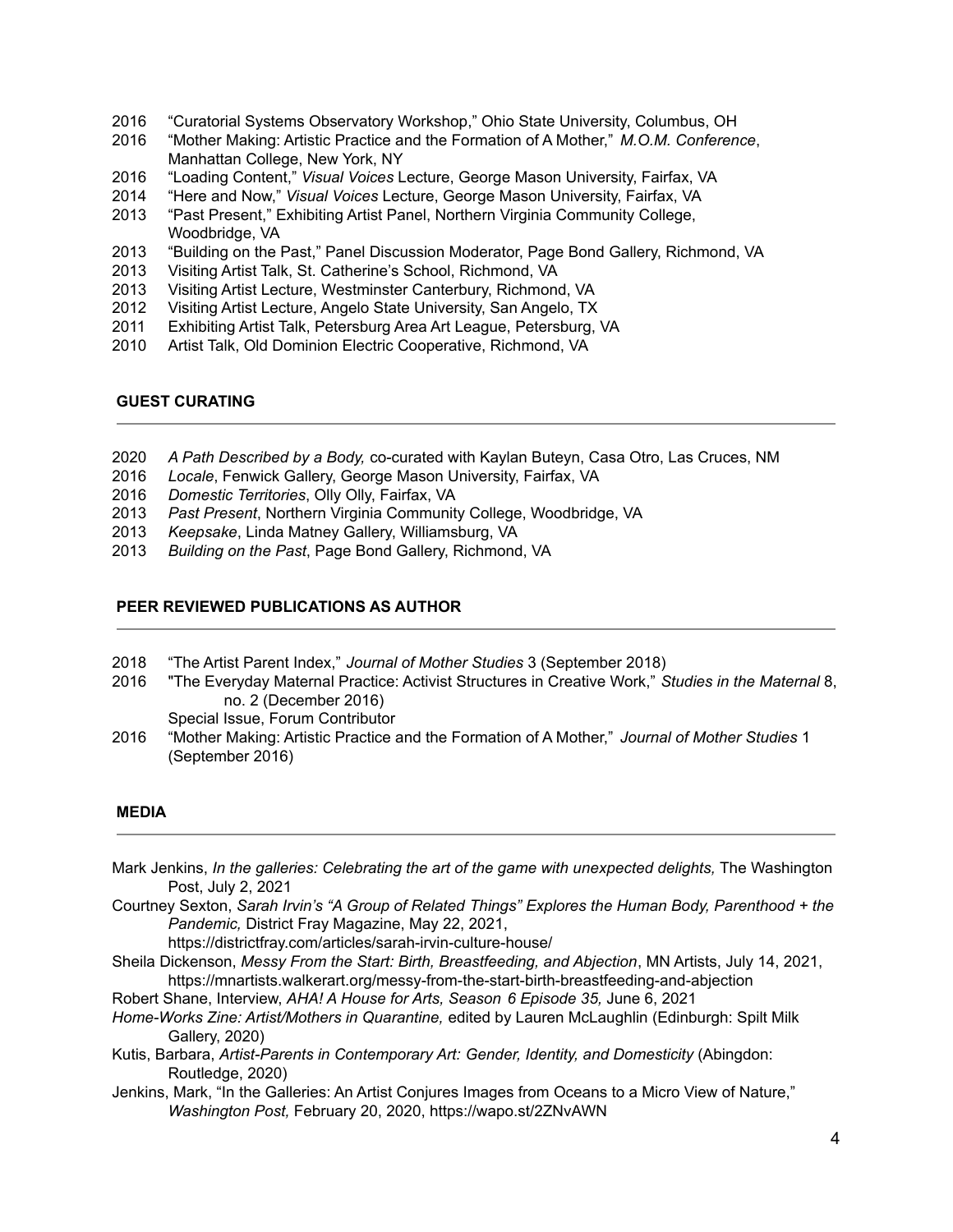Recorded interview, "Turning the Mundane Experiences of Motherhood into Conceptual Art," interview by Kaylan Buteyn, *Artist/Mother Podcast*, published August 5, 2019 Voon, Claire, "Chicago Project is a Growing Community for Artist Mothers," *The Art Newspaper,* October 3, 2019, https://bit.ly/2Z85gHI *The Maternal in Creative Work: Intergenerational Discussions on Motherhood and Art*, edited by Elena Marchevska and Valerie Walkerdine (Abingdon: Routledge, 2019) *Inappropriate Bodies: Art, Design, and Maternity,* edited by Rachel Epp Buller and Charles Reeve (Bradford, Ontario: Demeter Press, 2019) *Maternal Journal* Volume 2, Artist Mother Studio and Project for Empty Space, edited by Amy Huges Braden and Leslie Holt, 2019 Bravo, Arthur Ivan, "Alice Gibney and Sarah Irvin," *Artillery Magazine*, March 5, 2019 Dalla Villa Adams, Amanda, "The Art of Motherhood: A Conversation with Sarah Irvin," *The Rib*, March 6, 2019, https://bit.ly/3fdpZPM *Maternal Journal* Volume 1, Artist Mother Studios + Washington Project for the Arts, edited by Amy Huges Braden and Raina Martens, 2018 *Mother Mother* volume 2, edited by Sheila Restack, 2017 Jenkins, Mark, "In the Galleries: Lines are Clearly Drawn in 'Art as Politics,'" *Washington Post,* August 13, 2016, https://wapo.st/2AFjNB9 "A Step by Step Guide to Staying an Artist While Having a Baby," *The Creators Project - VICE,* 2017, https://bit.ly/38C80QC "Artist Parent Index," *Temporary Art Review*, access date: July 1, 2016, https://bit.ly/3ef8nSm "5 Must See Booths at Art on Paper." *Art Zealous*, March 4, 2016 Cover Artist, *sPARKLE & blink*, Issue 73, San Francisco, CA Featured Artist, *Barely South Review* Spring 2016 issue, Old Dominion University Zalecki, Megan, "New Directions" *Richmond Arts Review*, November 15, 2013 Karen Newton, "Stretching Out," *Style Weekly*, November 12, 2013 Bozeman, Bobby, "Lily of the Mind." *Times Daily*, August 19, 2012 Featured Artist, *House Crashers*, DIY Network and HGTV, February 2012 Smith, Rick, "Painter Envisions Beauty of Grandfather's Gardens." *San Angelo Standard Times*, July 3, 2011 "In the Artist's Words" feature, *Muses Magazine*, January 7, 2011

# **WORK EXPERIENCE**

| 2020 & 2022<br>2017-2018 | Critique Group Mentor, Artist/Mother Podcast<br>Director, CURRENT Art Fair, Richmond, VA             |
|--------------------------|------------------------------------------------------------------------------------------------------|
| 2017                     | Adjunct Professor, Art History, Virginia Commonwealth University,<br>Richmond, VA                    |
| 2016-2017                | Adjunct Professor, Art History and Art Appreciation, Virginia Union<br>University, Richmond, VA      |
| 2016-2017                | Collection Engagement and Research Consultant, Capital One Corporate Art<br>Collection, Richmond, VA |
| 2016                     | Editor-in-Chief, Witness & Memory, Al-Mutanabbi Street Starts Here DC Project,<br>Washington, DC     |
| 2015-2016                | Graduate Professional Assistant, Fenwick Gallery, George Mason<br>University, Fairfax, VA            |
| 2015-2016                | Art Editor, So to Speak Journal, George Mason University, Fairfax, VA                                |
| 2009-2013                | Art Program Coordinator, Capital One Corporate Art Program, Richmond,<br>VA.                         |
| 2009-2010                | Gallery Assistant, Page Bond Gallery, Richmond, VA                                                   |
| 2010-2011                | Printmaking Instructor, Visual Arts Center of Richmond, Richmond, VA                                 |
| 2009-2011                | Art Teacher, Anna Julia Cooper Episcopal School, Richmond, VA                                        |